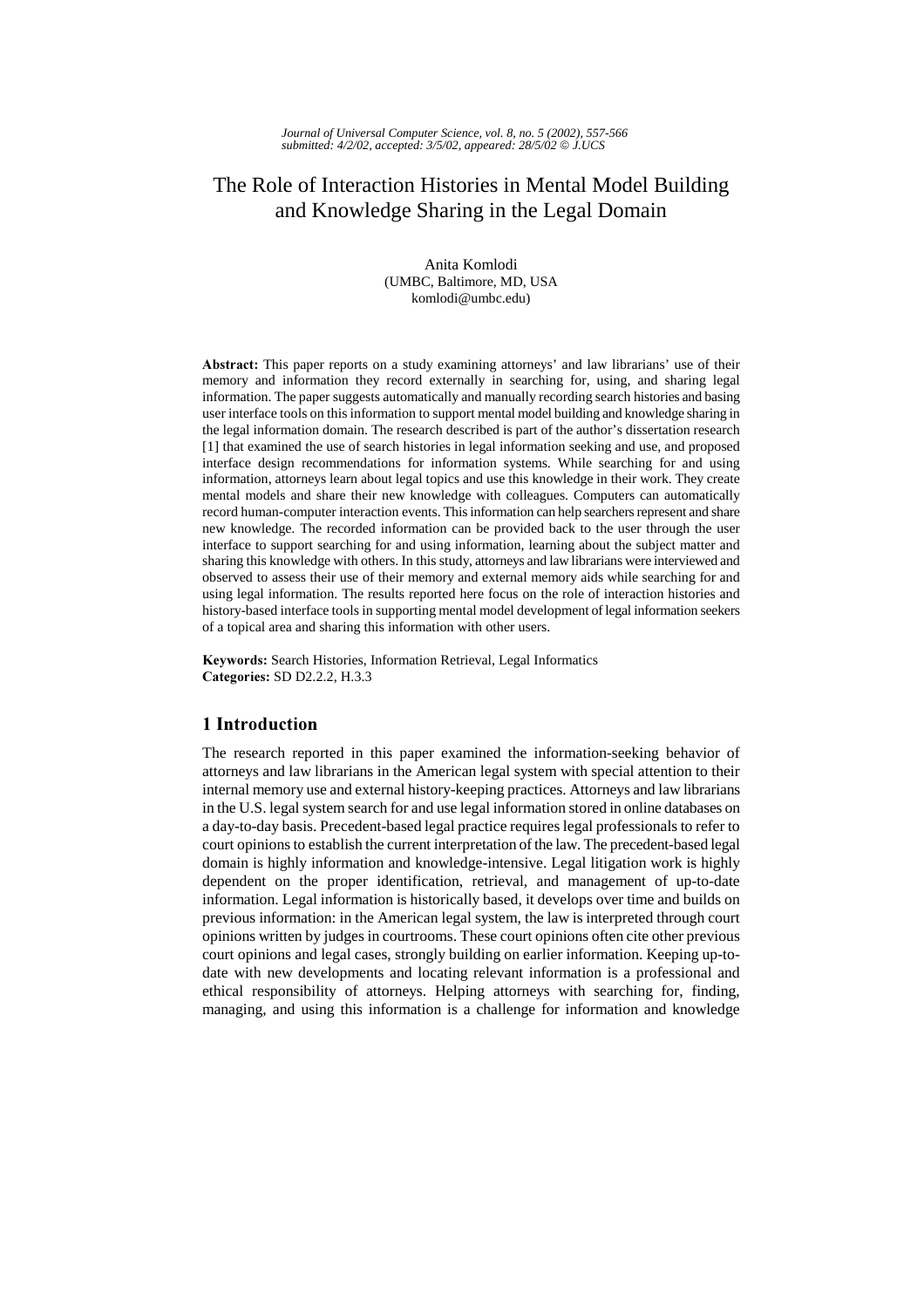management systems.

Search histories and search-history-based user interface tools are proposed to answer this challenge. Search histories are computer-user interaction histories automatically recorded while attorneys and law librarians search for legal information in computerbased databases. Search histories are sometimes called interaction histories in this paper. They contain a record of user steps, systems responses, documents, and other information in a temporal order.

The attorneys and law librarians in the study used the Westlaw system (http://www.westlaw.com) to search for information. The Westlaw system currently has nearly 15,000 databases containing legal, business, and general information. Attorneys search for information in these databases through formulating queries, examining result sets, selecting and reading documents. Attorneys' use of the information usually coincides with their information search; the two activities are often carried out in parallel. Using information involves reading and interpreting information returned to users in the form of court opinions and other documents. Relating the new information to the attorney's task at hand, deciding how and what to use the information for, and finally using the information in new documents are all defined as information use in this paper. While searching for, interpreting, and using this information, the user's interaction history can be recorded in computerized environments and fed back to him through the user interface to support individual learning and knowledge sharing. This interaction history contains user steps, system responses, documents, and other information. In addition to providing a direct display of search histories, other information management tools can be developed, such as functions to support the collection, processing, and sharing of information.

Attorneys and law librarians were observed while searching for information and interviewed afterwards to study user behavior and investigate user needs. The data collected informed the design of prototype user interfaces to present search history information, attorneys and law librarians were also involved in the interface design process. Research results revealed that recording users' steps automatically and allowing them to record their interpretations and thoughts manually through notes and annotations are useful features of information systems that can help users learn and share their knowledge with others. The paper will first review related research, then describe the methodology used, and finally discuss the results related to learning and knowledge sharing. For a more detailed review of the results please see [1].

### 2 Related Research

Sutton [2] described attorneys' mental model building while searching for information. He criticizes earlier studies for defining relevance as pure topicality. He steps back and defines relevance for legal research as a first step in evaluating legal information. He characterizes relevance as a function of the mental models or conceptual map of the law constructed and maintained by attorneys:

> AA relevant case is one that plays some cognitive role in the structuring of a legal argument.@

Sutton's definition of relevance in the legal information field builds on the event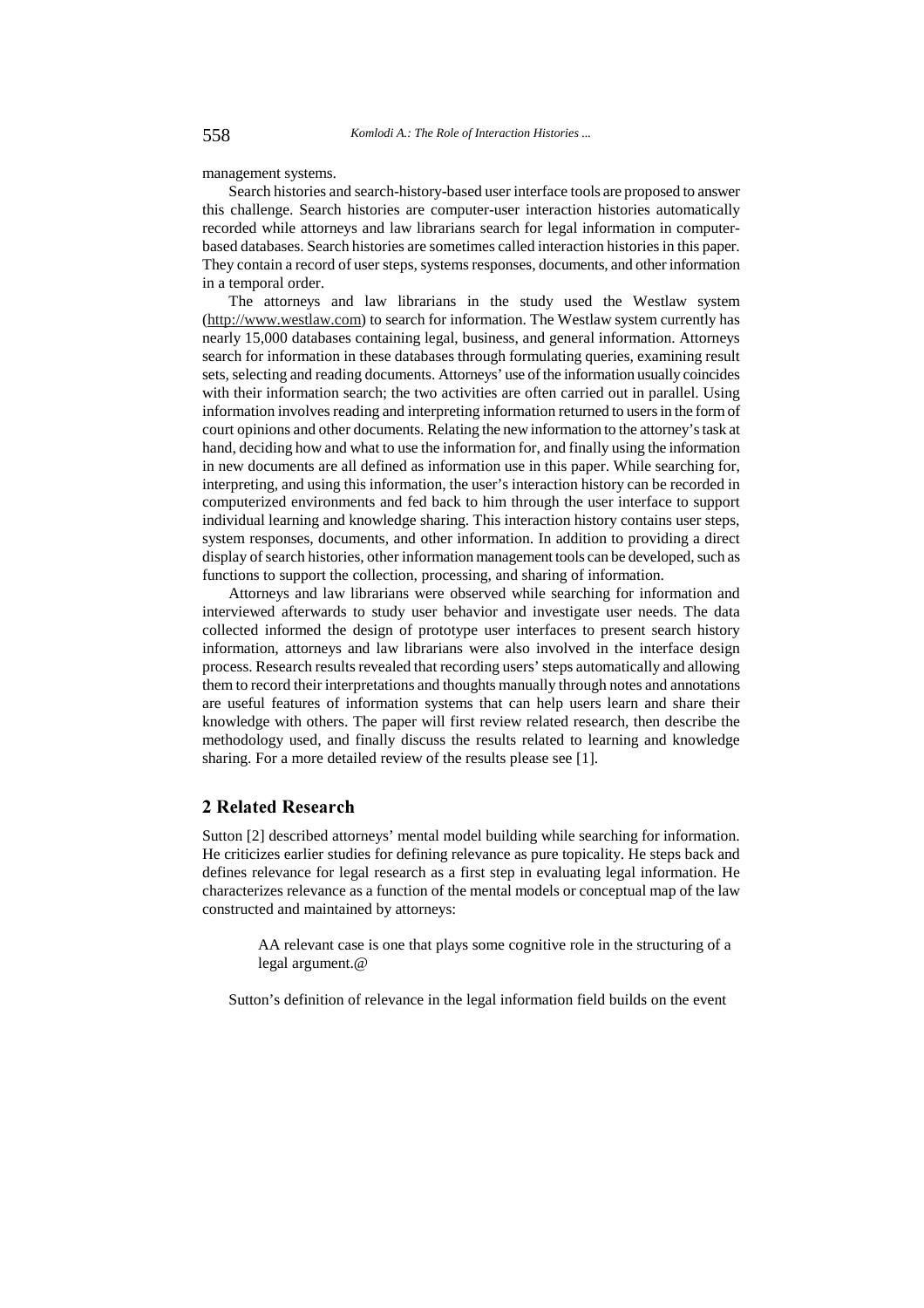space of the case, placing other similar cases in this space. Sutton describes legal practitioners' cognitive maps of the law as having three levels:

- (1) base-level modeling of the contours of the event space;
- (2) context sensitive exploration of the space and the populating of the relevant subsector;
- (3) disambiguation of the subsequent model.

He also describes these stages in terms of information-seeking activities, sources, and tools used. The first level is often accomplished through training, learning about the general issues of an area of the law. The second level, context-sensitive exploration@, focuses on a particular issue, how the legal principle has been applied to the facts of the reported case. The third level describes the process of disambiguation among the results retrieved by the attorney's searches. In this process, cases in the event space are evaluated based on their juristic status and treated according to their status. If their jurisdiction does not require their use in the attorney's litigation, they are removed or their influence diminished. The cases are Shepardized (their subsequent history checked for negative and positive changes in interpreting the law and the decision) in order to examine their current status and the results of this are also taken into consideration when deciding the impact of the cases. At the end of this process the mental model is finalized for the time being. Sutton remarks that the three processes are going on in parallel in real-life informationseeking situations. The mental model building described in the current paper focuses on the second and third levels, in which the attorney starts out with a picture of the legal area, explores the conceptual space with the help of this model, updates the model and then uses it to judge new results and updates it with new information found. Recorded search histories can help the development of these mental models through various tools and can represent them in external forms. A list of documents and text sections looked at, organized, and annotated by an attorney can later remind him of his thinking, support learning, and can represent new knowledge to other collaborators. The results section describes user's second- and third-level mental model building that can be supported by search histories. The next study reviewed also studied legal information seeking and use, although focused more on the physical actions of users.

Marshall et al. [3] described a study of law students preparing for a Moot Court competition where they practice case litigation against other student teams. Their findings mirror the findings of this study in many respects. Especially interesting here are the functions needed to support learning and information use by law students based on recording students' actions, and allowing students to annotate and organize information. They examined the students' information-seeking, reading, writing, and learning activities, including annotation techniques, in order to test and design an e-book technology, XLibris.

Marshall et al. found that the ability to annotate and organize information is very important in supporting legal work, pointing to the need for interface functions supporting these. Captured annotations and organization schemes can be used for learning and sharing information with others. Marshall et al. point out that annotation techniques are taught to law students, and often different annotations are used to prepare a document for different purposes. Re-reading and re-annotations are frequent in the legal field; often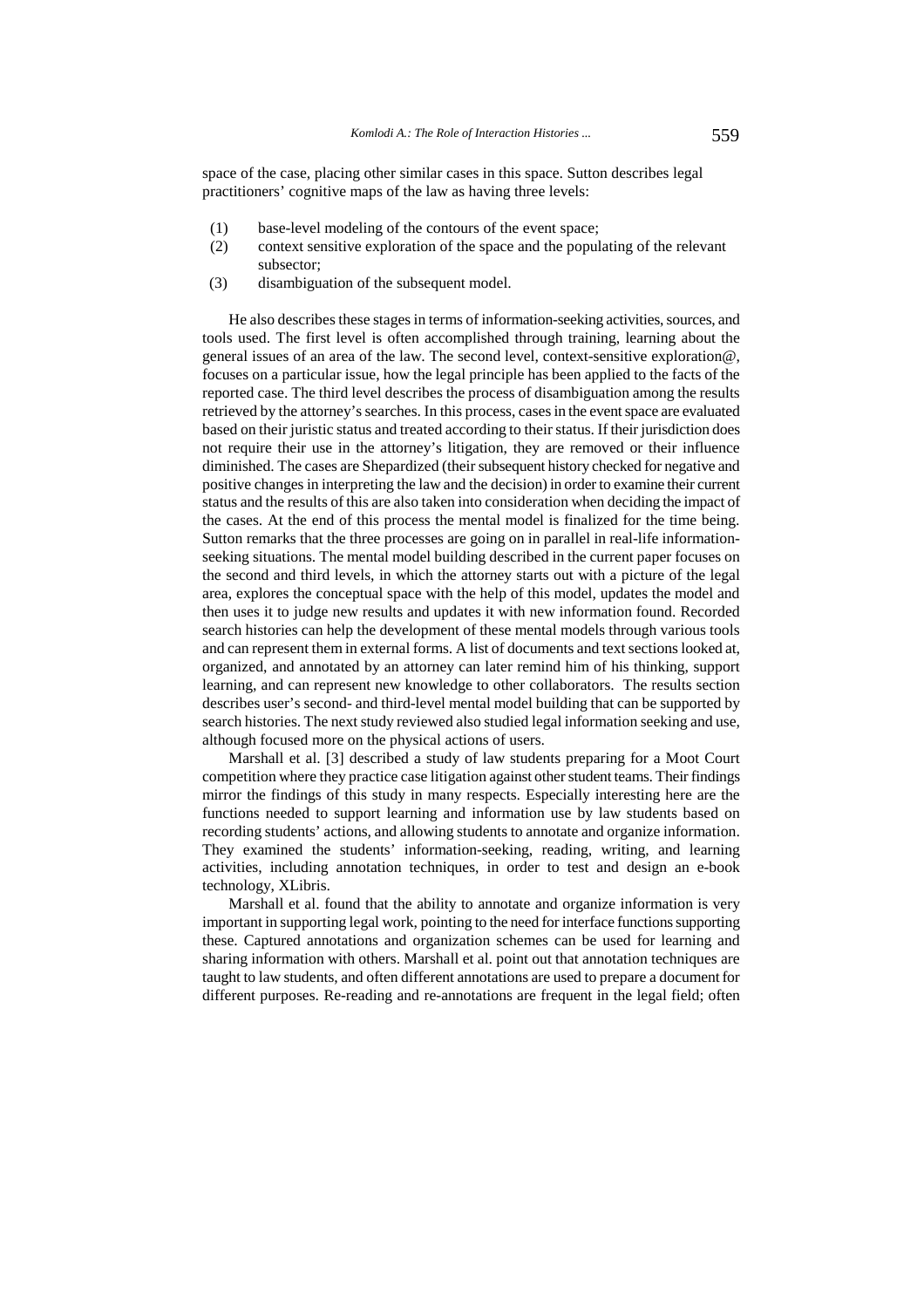annotations are overwritten or selected annotations are marked for a second time. Annotations vary in importance and usefulness. Students also often created reminders and plans through annotations on document printouts that they later used to guide their further research. These annotations can serve as potential mental model representations of the students' interpretation of the information and they also serve as drafts for documents, along with the user's organizational scheme.

Documents collected for the Moot Court trial are organized according to the tasks and purposes they will be used for. At the same time, as students get closer to writing documents of their own, their organization schemes become closer and closer to their writing objectives. Organization schemes were activity-based and changed through the process of working with the documents, reorganizing information was a way to conduct work. The authors suggested flexible organization tools that allow reorganization easily.

The redesign suggestions for XLibris focused on the following areas: navigation, retrieval, annotation, and organization, the last two being of most interest here. Improvements to the annotation tools included the ability to easily re-annotate previously marked documents and also the ability to annotate previous annotations without having to go back to the original document, thus supporting thinking. The authors also added a notebook feature where users could collect clippings annotations. More flexible organization tools were also added to the original design: workspace labeling and divider pages were introduced. Both the annotation and the organization tools and other information processing tools can be helpful to users to learn about a topical area and build mental models.

### 3 Methodology

Initial exploration of the topic was carried out through a literature review, interviews with reference librarians in a special library, and an analysis of usability testing videos of the Westlaw legal information system. The conclusion of these preliminary data collection effort was that search histories can enhance information seeking and current tools need improvements to satisfy user needs. Based on these findings, an iterative methodology was designed including user behavior data collection, search history framework development, and interface design. Attorneys and law librarians were observed while searching and interviewed afterwards to learn about their memory use while searching for and using information. Eight participants were involved in the observations and interviews conducted by the author. Additionally, eight interviews from [4] were generously made available for this study by T. R. Halvorson. Participants in the first group were asked to search the Westlaw databases for a topic of their choice. The problem had to be subject-oriented and involve several linked questions. While searching, participants were asked to think aloud. After the searching, they were interviewed about the search session and about their memory and history use in general. In the Halvorson interviews, participants were interviewed about their information-seeking practice, many of which involved the use of history mechanisms. Transcripts of think-aloud sessions, interviews and observation notes were analyzed and the results led to theoretical framework development and the design of interfaces. These were used in the participatory design sessions, and further interfaces were also designed by participants. The transcripts from these sessions were also analyzed and they informed the theoretical framework.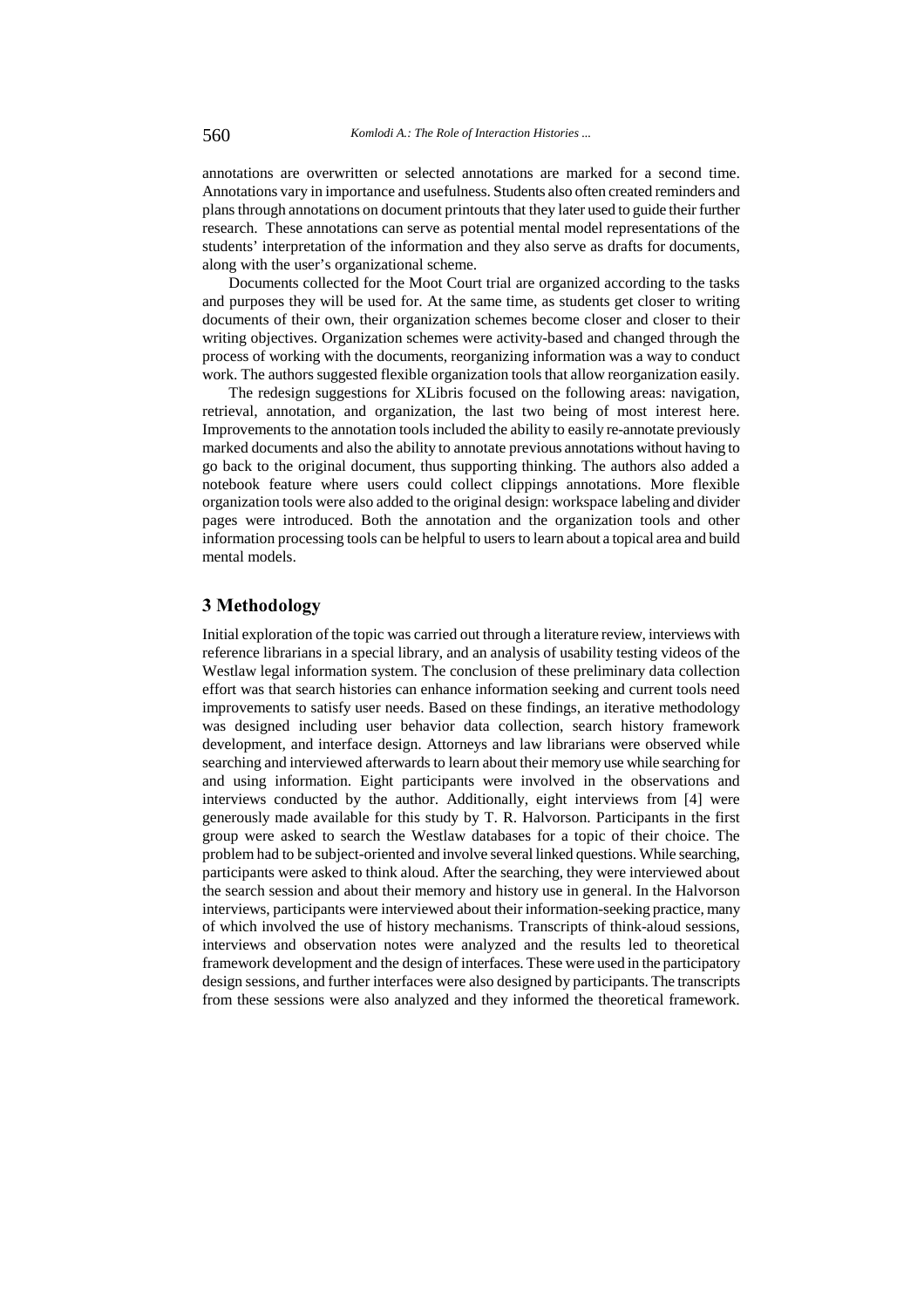Prototype interfaces were developed through several iterations with intensive input from participants. These were critiqued by several groups of legal professionals, however they were not formally tested. Formal evaluations of the usefulness and impact of these interfaces are planned for the next phase of the research.

### **4 Results and Discussion**

The results indicated that legal information users use their memory and automatically and manually recorded interaction history information to support their information seeking and learning. In specific, the use of interaction histories and history-based tools in mental model building and knowledge sharing are described here. The involved user needs assessment and user behavior study resulted in the design of user interface tools. As mentioned above, although these tools were demonstrated to study participants and their reactions were collected and applied, formal evaluation studies are part of future research plans.

The first section (4.1) describes individual user's mental model development through external representations of his mental model, information organization, and annotation tools and actions. The second section (4.2) builds on these external representations to discuss sharing information and knowledge with others.

#### 4.1 Mental model building

#### 4.1.1 Introduction

A user's mental model is a cognitive model of the topical area the searcher builds while looking for information, it is in a sense the final outcome of the searching phase, the result of interpretation and the first step of using the information. Building a mental model of a legal topical area is tightly related to the interpretation of information found while searching. By integrating new information into the knowledge structures of the user, it becomes available for reuse in future work. This section describes how automatically and manually recorded interaction histories can help externally represent the user's new knowledge, experience, and mental model. It then discusses the user's mental model building activities that can be supported by user interface tools building on search histories, especially information organization and annotation. These activities are integral part of an attorney's work and they create external knowledge representations that can be stored and shared with others.

Mental models are one way to think about knowledge representation in memory. Mental models are cognitive representations of legal topical areas that constantly change in light of new information encountered by the legal professional. Searching stems from an information problem, a gap or other discrepancy in the user's knowledge (and knowledge representation). Interpretation during searching aims at applying new information found to the original state of the user's knowledge and repair the discrepancy. Interpretation and mental model building involve reading the documents found, often rephrasing them in some form, assigning meaning to them through linkages to current knowledge, and recording the process and the results in order to build them into the knowledge network and mental model of the searcher. Interpretation builds the user's mental model and is often reflected in the interaction history of the user.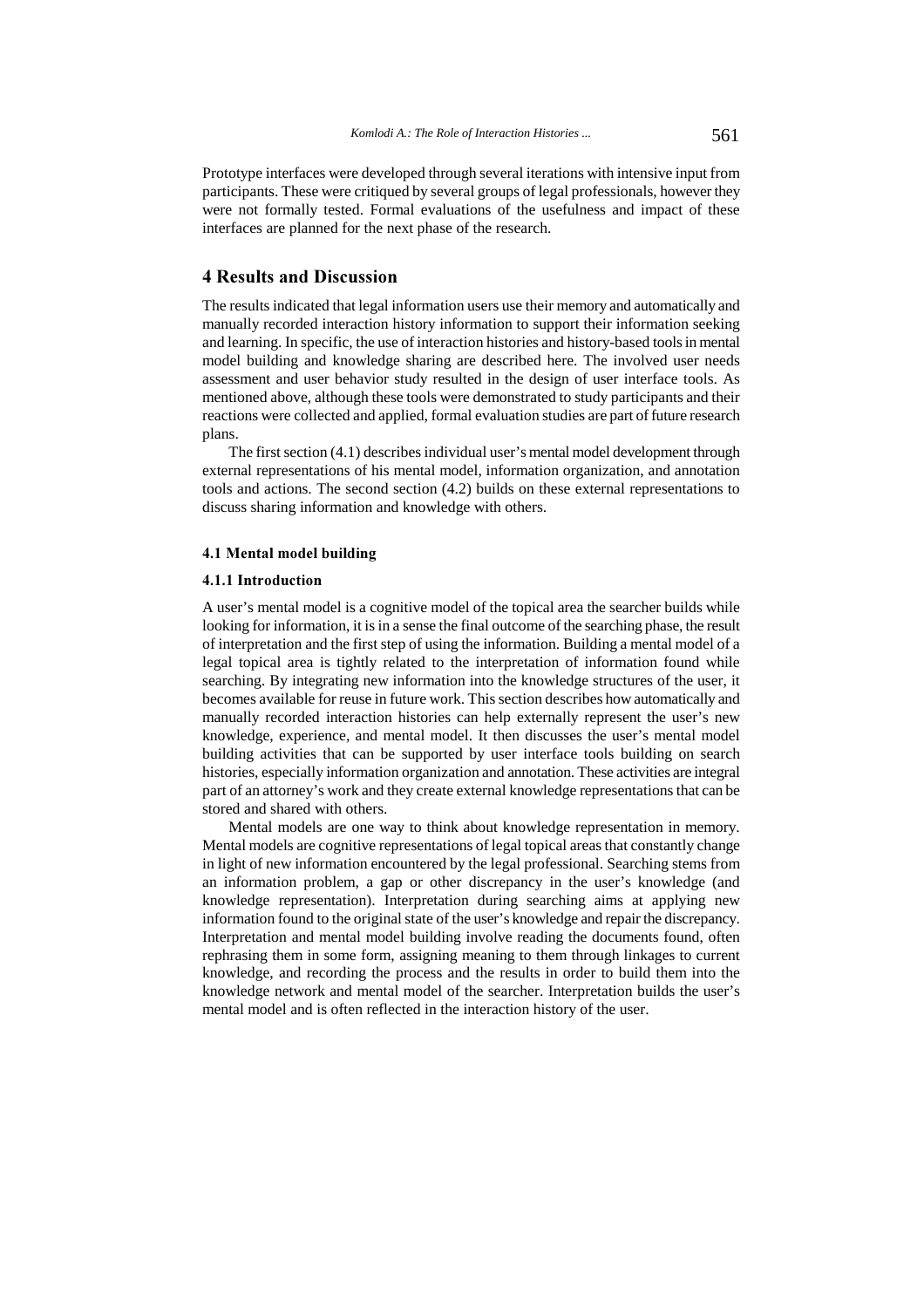#### 4.1.2 Interaction histories as mental model representations

A record of what information the user encountered and how she reacted to it can help in externalizing users' knowledge models of an area. Recording search histories and allowing users to manipulate them can help with:

- (1) recording and preserving results of interpretation,
- (2) the heavy processing of information helps transfer it from working memory to LTM, and integrate it with pre-existing knowledge structures, thus building a mental model.

Allowing users to view and manage their interaction histories makes them aware of their progress and the information they found. It can help them learn new information better by being exposed to it longer, and can also help with planning and monitoring the search process. Explicitly presenting the history display as it is being built makes users aware of the recording and can lower privacy concerns.

The process of interpretation and learning about a topical area is cumulative, past knowledge forms the basis of handling new information. Interpreting and integrating search results with old knowledge will eventually lead to the answer; however without recording the results of integrating new knowledge into old models, the answer may be lost by the end of the process. Searchers can try to remember all the information found, but this may be difficult with only one exposure to it and lack of manipulation. Keeping track of this process in electronic environments through history-supported tools is an obvious application area of search histories. Recording results is a good foundation for recording their interpretation by the user and their linking to current knowledge.

#### 4.1.3 Support for user mental model building

Interpretation leads to the development of mental models through the integration of new information with the previous knowledge of users. Attorneys read documents, took notes, printed documents, annotated them, organized and reorganized them while searching for and interpreting information in the study. These actions helped them make sense of the information, learn it, and prepare it for future use. Providing tools for these actions and recording their results over time can help searchers build mental models and learn, as discussed below. External representations of mental models can be helpful this process, participants often described processes to record these.

Tracking the interpretation carried out by searchers is important but challenging. Recording the thinking of searchers is a more complex task than recording their action, it can only be recorded if the user explicitly enters written/typed notes, annotations or voice recordings. Systems should provide tools for entering notes and annotations linked to interaction histories recorded automatically; these can help record interpretation and the user's thinking. They help interpretation by allowing users to reformulate what they found and link it to their current knowledge. Functions to create knowledge models and link documents found to the models are also necessary. Tools to organize documents found in the search were found to be very important, the organization structure can also often represent these knowledge models.

Users often represented their knowledge structures in simplified physical formats, such as an outline of topical areas and issues in a document to be written or an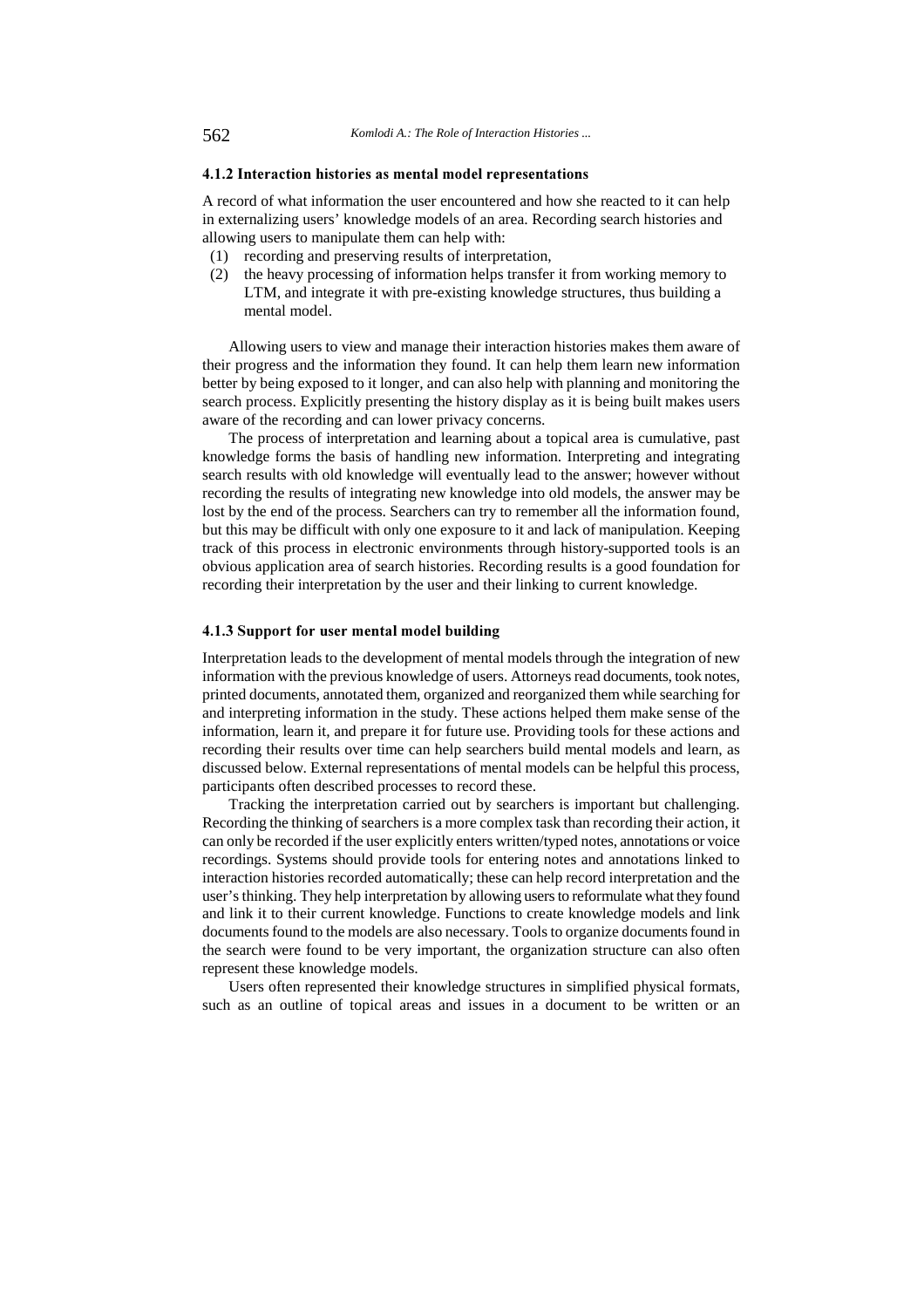organizational structure for storing documents. As mentioned above, attorneys in the study created many of these systems, from paper files to word processing documents with appropriate headings. Attorneys interviewed in the study developed elaborate paper-based research filing systems that they meticulously maintained and kept up-to-date. The organization structure of these files represented the structure of how they thought about legal areas in light of their practice area. The clusters changed time to time based on the tasks of the attorney and changes in the practice of the legal issue. This is a good indication of the usefulness of physically representing internal knowledge structures for document management purposes. However, this external representation can also be helpful in learning about an area through visual representation.

Assigning categories from the user's scheme to documents or document sections also serves as a kind of interpretation activity. Categories describe the user's knowledge of an area, usually the topical area of the information seeking. Selecting and assigning categories to results act as a kind of rephrasing of the information in the documents in terms of the pre-existing categories of the user describing the topical area or the problem/task.

These external representations can be used as starting point in searching, they can be built into pre-search notes or shopping cart organizations and then later applied to searching, and refined during the search. Often search results and knowledge gained from reading them lead information seekers to rearrange these representations to reflect their new knowledge. Providing a tool based on earlier activities that are updated as the search progresses can help users refine their knowledge structures about an area. Structure should be complemented with notes, annotations, verbal explanations, and links to search results in order to better represent the knowledge of the user in a reusable format.

Another tool used by attorneys was annotation. Often typed annotations and user notes serve as a behavioral counterpart to interpretation and mental model building. The notes can have a temporal role in helping the user form a correct mental model, by the end of which process they lose their significance and can be made inactive. In this sense flexible model building tools can support the interpretation steps of searching.

Participant 1: Typed annotations, I forget things all the time.

Interviewer: But you wouldn't keep it, you would keep it for a session but not…

Participant 1: Yes, I wouldn't keep it, just the way I work is, by the end of the session, I'll cement it into my thinking hopefully.

Representing a previous version of the mental model through organization schemes or annotations allows the user to reflect on the change to it, thus reinforcing learning. Sharing mental models is important, as it provides a process of sharing information among team members.

#### 4.2 Knowledge sharing

### 4.2.1 Introduction

Sharing search histories emerged as an important need from the interviews and observations. Often legal practitioners mentioned recording information with the goal of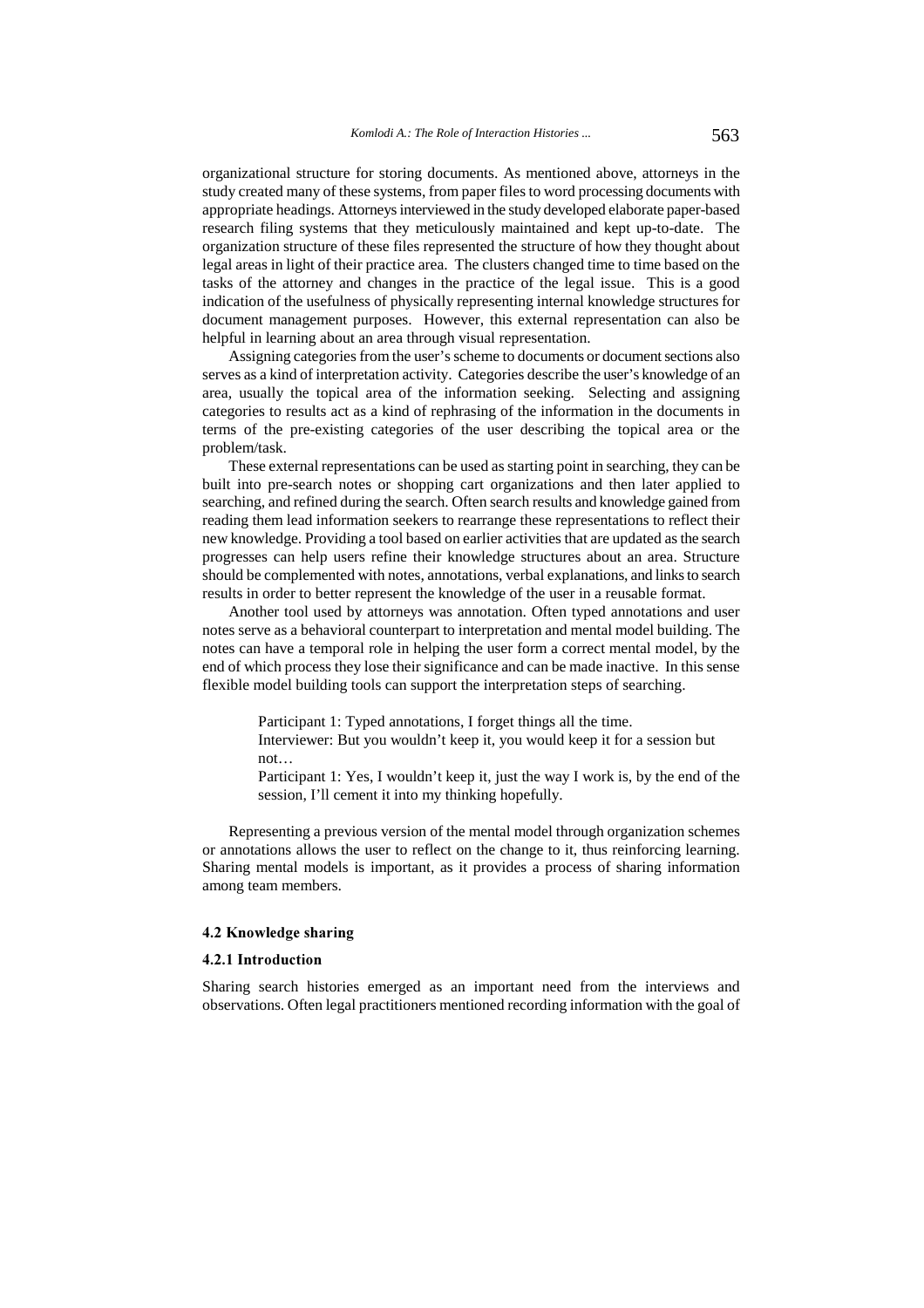sharing it with others. Various reasons were mentioned for sharing, some of these were related to team coordination, task delegation and accountability, while others to shared learning, shared decision making, and knowledge transfer. This second group is of interest in this paper. The representations created while searching for and working with information were communicated to others to explain why certain decisions were made, to update others about progress made or information found, or to prompt potential new interpretations of information by others.

#### 4.2.2 Current knowledge sharing practices

Currently attorneys and law librarians share search histories through email, printing and notes. The technology available to searchers influences whether and how searchers share information, as in the following example where a law librarian describes her method of delivery of search results:

> "Halvorson: How do you capture and save information from the Internet? Botluk: It depends on whom I am doing it for. Often I just copy and paste into an email message, or just send them the uniform resource locator (URL) to look at. I usually do not save the research onto my hard drive." (Halvorson, 1999)

Another way to share search history information in an intermediated setting is to publish complex queries for patrons to use. A variation of this occurs in intermediated search environments, where librarians or professional searchers carry out searches for end users; in this context it is important to record searches as patrons may return to retrieve the results again or with related information problems. This tool is used more and more in organizations in the form of request-tracking databases in libraries or information resources available on Intranets.

> "Halvorson: Has the Internet had any effect on that initial stage? Best: No, but it will, once we get a significant number of research memoranda and other documents into an in-house electronic database. We are currently designing a research database that we can use through our firm's intranet. Once that is operational, one of the first things I would do is look there to see what we already have. Hopefully it will be user-friendly enough that the lawyers in the office will use it, too, and will look there before they even come to see me."

#### (Halvorson, 1999)

New and improved tools are needed to help users with this process. Collecting and preserving individual team members' knowledge and information records can help support organizational memory representations. A database of previous searches and results can serve as the organization's memory in relation to information gathering. The form of this organizational memory can vary based on the tasks. Interface tools to support information and knowledge sharing will be described in more detail.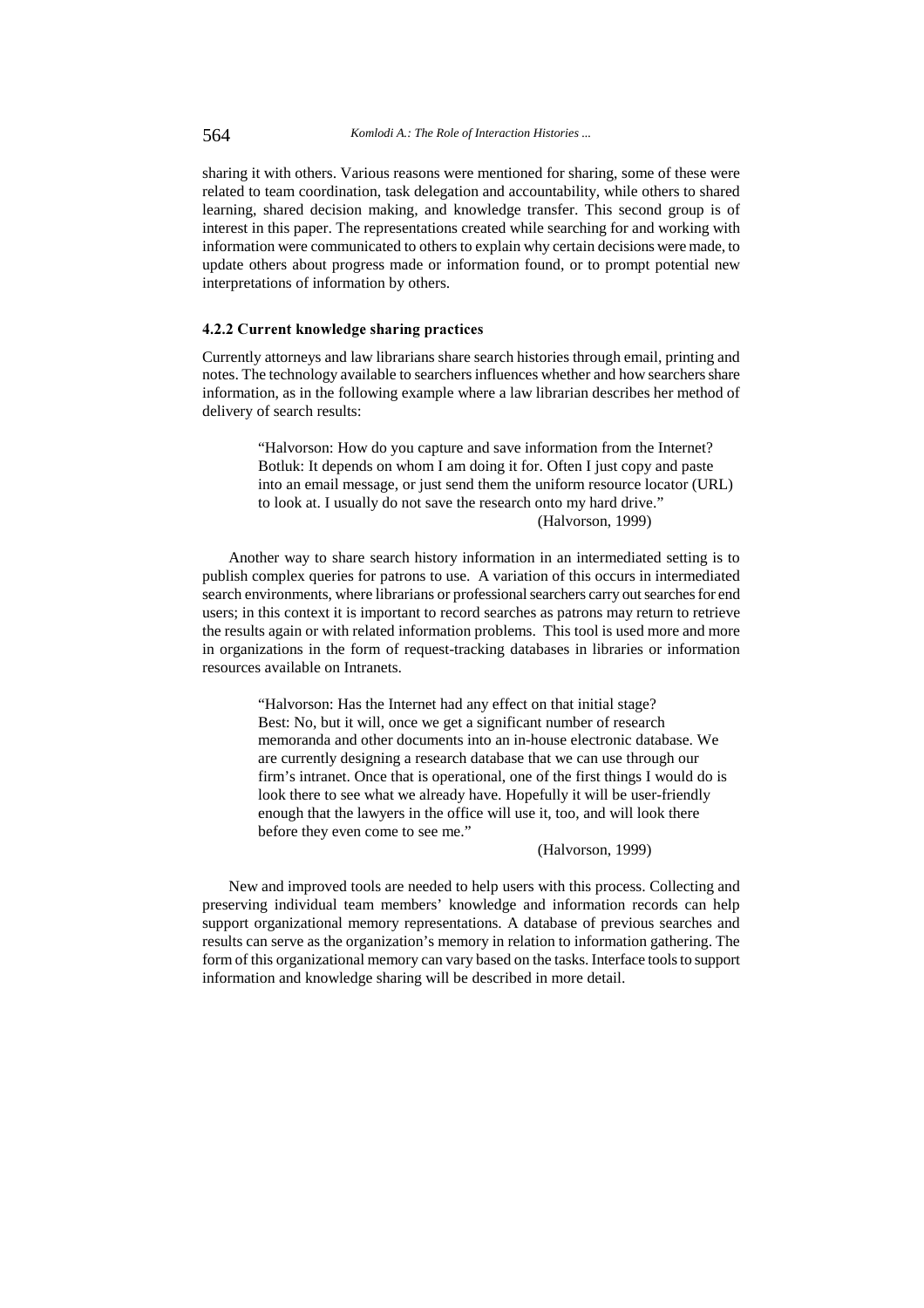#### 4.2.3 Collaborative learning, decision making, and training

Search histories can be shared in order to facilitate collaborative learning and decision making. Often it is necessary for the whole team to be aware of new information discovered by one team member. Sharing search histories can help the responsible team member to explain and share ideas and findings.

Using a record of previous searches is a good way to teach searching. In a team situation a senior member can share a query or a series of queries with junior colleagues in order to inform them about sources and search strategies. Librarians may use the same tactic to train attorneys. Search histories are also used to help diagnose existing problems in searches, and thus train through a history-supported help system.

> Interviewer: So here you can go back to Lexis, when you go back, would you like something there that's personalized?

> Participant 5: [ ... If] you want to show a search that this is something you can do or this is a search I have done to help others learn, then yeah, I can see it would be helpful.

One of the responsibilities of law firm librarians is to keep attorneys informed about sources and legal information seeking in general. Creating checklists and pathfinders based on previous searches is an indirect way to use a record of previous searches in training and leading people in future searches. Publishing complex queries related to important areas of the law that the firm deals with is another way. Attorneys can run these queries periodically to keep themselves up-to-date on an area. A law librarian in the next quote describes the creation of checklists for specific types of information requests that librarians can use:

> "Halvorson: Do you use a checklist to remind yourself of places to look? Chick: I've started to make checklists for company information and expert witness information. We get asked that kind of thing a lot and it's easy to forget a good source. I have a paraprofessional on staff and it probably would help him, too."

#### (Halvorson, 1999)

Senior attorneys checking junior attorneys' work also has a training effect.

A database of previous searches and results can serve as the organization's memory in relation to information gathering. This is very important in large organizations or teams, where members may change over time, but their knowledge needs to be captured for future use on the project.

### 5 Summary and Conclusion

This study examined current legal information-seeking and use behavior in order to learn about the role of interaction histories in mental model building and sharing knowledge. Based on the results of the user behavior study, prototype user interfaces were designed through an iterative participatory design process, involving legal professionals. The results showed that automatically and manually recorded interaction histories are beneficial in helping users to find, learn, and